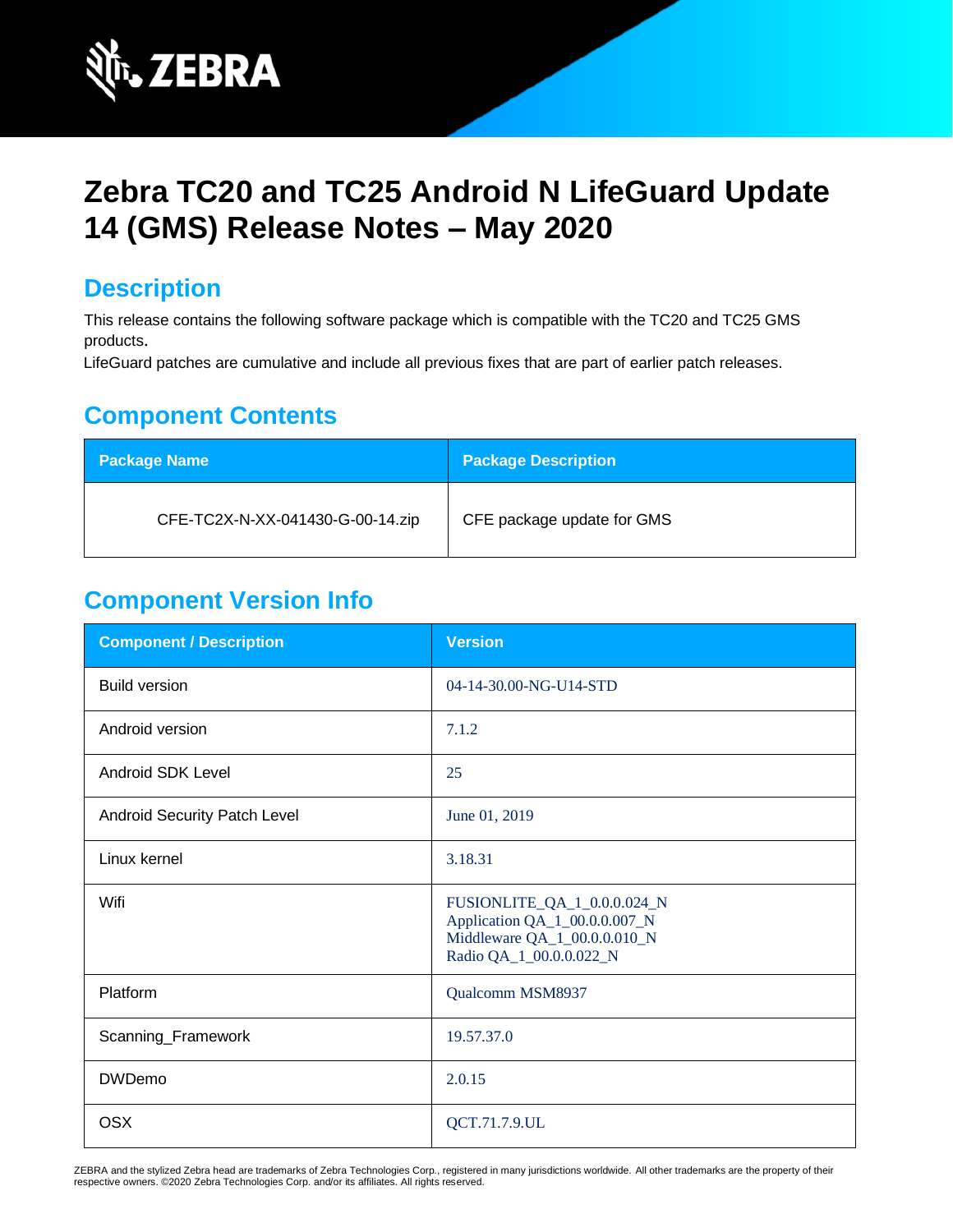

| <b>MXMF</b>                      | 9.0.11.0                            |
|----------------------------------|-------------------------------------|
| Touch                            | Focaltech V1.1 20161103 (fw:0x24)   |
| Bluetooth_Stack                  | CNSS-PR-4-0-552-166444-1/01050102   |
| Flash_Size                       | 16G /32G                            |
| RAM_Size                         | 2G                                  |
| <b>GPS</b>                       | MPSS.JO.3.0-00295-8937_GENNS_PACK-1 |
| <b>MMS</b>                       | 7.1.2                               |
| RIL_Version                      | 1.0                                 |
| BT_Pairing_Utility               | 3.8                                 |
| Datawedge                        | 7.3.33                              |
| Camera                           | LA.UM.5.6.r1-04600-89xx.0-1         |
| <b>PTT</b>                       | 3.1.35                              |
| RxLogger                         | 5.4.10.0                            |
| StageNow                         | 3.3.1.2001                          |
| Data_Analytics                   | 3.3.0.1113                          |
| <b>EMDK</b>                      | 7.3.23.2323                         |
| <b>IMEI SV Number</b>            | 06                                  |
| <b>OEM Config</b>                | 8.1.0.9                             |
| File Browser                     | 1.19.1.5                            |
| <b>DDT</b>                       | v1.17.0.9                           |
| <b>EIS</b>                       | 1.0.0.5                             |
| Zebra Software Licensing Manager | 3.1.1                               |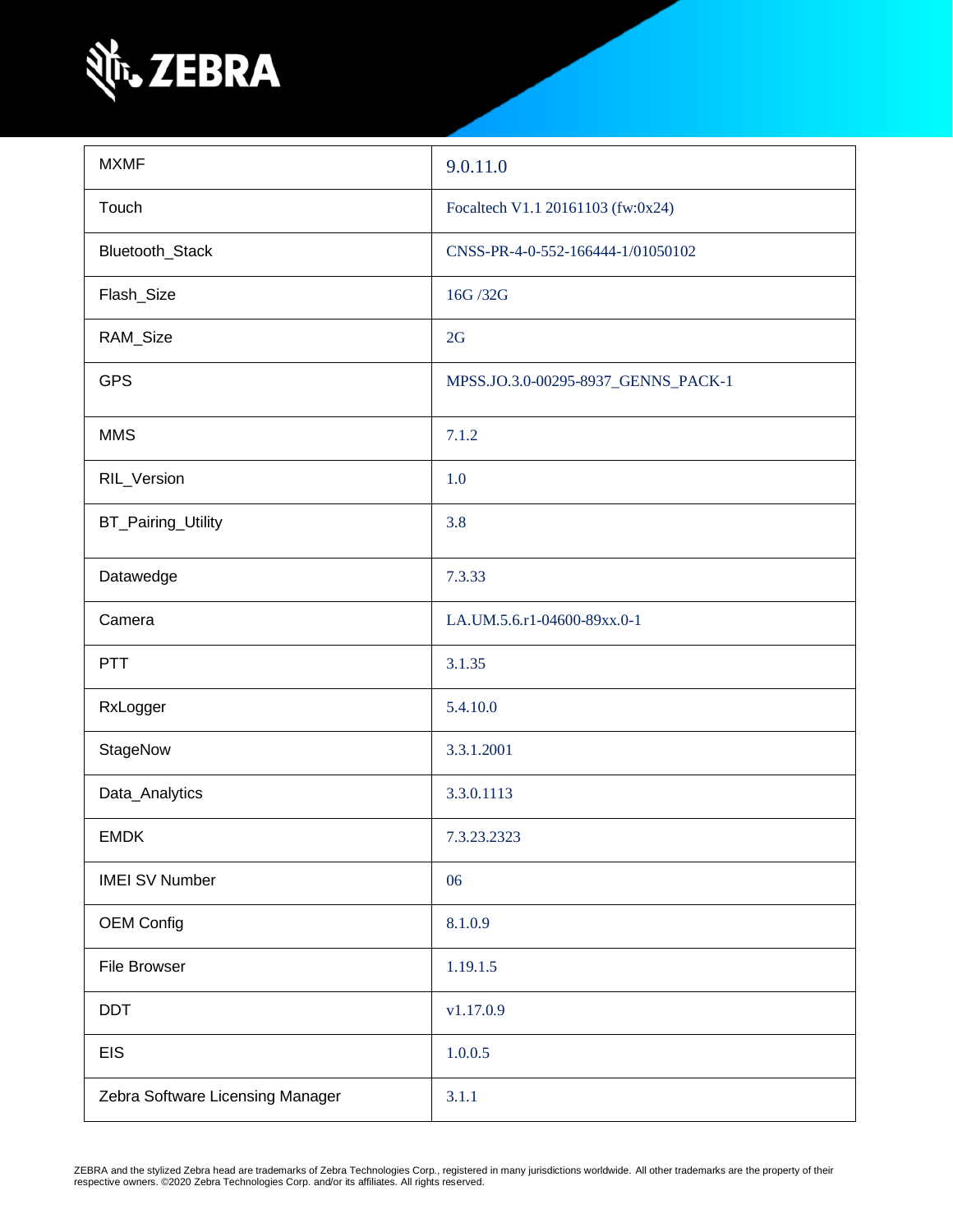

| Audio SW Version         | 0.11.0.0                                                                                                                                                                                                                                                                                                                       |
|--------------------------|--------------------------------------------------------------------------------------------------------------------------------------------------------------------------------------------------------------------------------------------------------------------------------------------------------------------------------|
| <b>Acoustic Profiles</b> | General: CN2.4<br>Cellular: CN2.6                                                                                                                                                                                                                                                                                              |
| Fingerprint              | Zebra/TC25/TC25FM:7.1.2/04-14-30.00-NG-U13-<br>STD/190730:user/release-keys,<br>Zebra/TC20/ TC20RT:7.1.2/04-14-30.00-NG-U13-STD<br>/190730:user/release-keys,<br>Zebra/ TC20/ TC20RD:7.1.2/04-14-30.00-NG-U13-STD<br>/190730:user/release-keys,<br>Zebra/TC20/TC20KB:7.1.2/04-14-30.00-NG-U13-STD<br>/190730:user/release-keys |

#### **1. CFE v14 Updates:**

❖ CFE-TC2X-N-XX-041430-G-00-14.zip (GMS)

#### 1. **Android Security Patch Level**: June 01, 2019

Use the below link to see the Android Security bulletin for more information: <https://source.android.com/security/bulletin/>

- 2. SPR37545 Added feature support for "Send characters as events" in Datawedge
- 3. SPR37214 Fixed an issue where SIP is shown as default android behavior but an exception with the citrix app, where SIP keyboard visibility is inverted for hard keyboard devices
- 4. SPR36672 Resolved an issue where in DHCP Option Manager was not boot persistent
- 5. SPR38737 Resolved the issue wherein the timezone to 2019c version to fix Sao Paolo timezone.
- 6. SPR38843 Resolved the issue wherein scanner is not working because of Datwedge api is not calling proper scanning state
- 7. SPR36951 Resolved an issue wherein MX was returning invalid package name error when SOTI was being enrolled as DO
- 8. SPR36967 Resolved an issue wherein downgrading from Latest patch to older patch causing ZDS crash.
- 9. SPR38723 Resolved an issue with filter mask selection within Rxlogger and added log size limit option
- 10. Added support for Common Transport Layer (CTL).
- 11. Updated following Components:
	- MX 9.0.11.0
	- DW : 7.3.33
	- StageNow : 3.3.1.2001
	- $EKB : 2.1.1.3$
	- EMDK : 7.3.23.2323
	- ZDS 7.0.0.1005, EULA 9.0.0.103
- **2. CFE v13 Updates:**
- ❖ CFE-TC2X-N-XX-041430-G-00-13.zip (GMS)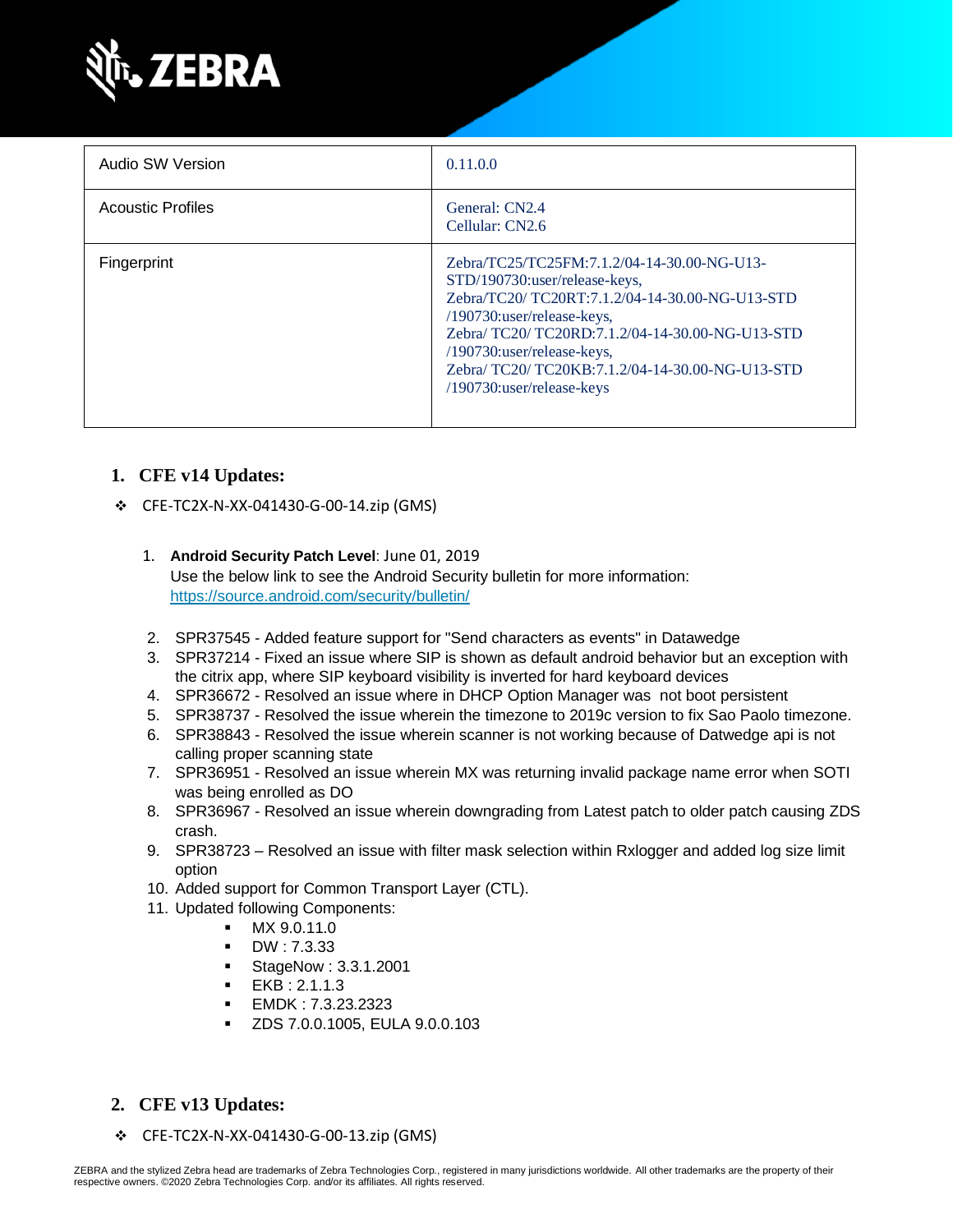

- 12. **Android Security Patch Level**: June 01, 2019 Use the below link to see the Android Security bulletin for more information: <https://source.android.com/security/bulletin/>
- 13. SPR36557- Resolved an issue wherein Google quick search application was being deleted after rebooting the device with EHS running..
- 14. SPR36906 Resolved an issue wherein performing Factory reset using StageNow resulted in formatting of cache.
- 15. SPR36970 Resolved an issue wherein scanner was not working intermittently on few units after factory reset.
- 16. SPR36457 Resolved an issue wherein period key was not working when used in RDP on Linux CentOS 7 server. User needs to push an empty file namely SPR36457.txt and copy it into /enterprise/usr/persist/ and reboot the device for this functionality to get enabled.
- 17. SPR36440 Resolved an issue wherein EMDK service crash is observed intermittently with multi scanning android apps.
- 18. Scanner Framework: v19.57.37.0
	- SPR37064 Resolved wrong property.
	- SPR36712 Resolved an issue wherein Scanner does not work consistently when switching between customer applications using EMDK for scanning.
	- SPR36685 Resolved an issue wherein scan engine was failed to initialize during powerup.
	- SPR37175 Resolved an issue wherein multiple application can enable the same scanner without one app releasing it.
	- SPR36925 Resolved an issue wherein scanner was not available for second app when an ANR or crash occurred on the first app.
	- Integrated new imgkit version IMGKIT 8.02T01.16.
- 19. MX, StageNow, EMDK, Datawedge components update:

Note: For detailed release notes, please refer [http://techdocs.zebra.com](http://techdocs.zebra.com/)

- o MX: v9.0.4.1
	- a. SPR36994 Resolved MX initialization issue wherein EHS was calling MX before completion of MX initialization process.
- o StageNow: v3.3.1.2000
- o Datawedge: v7.3.24
	- a. SPR37124 Resolved an issue where in ADF rule with crunch spaces was removing last character from barcode data with space.
	- b. SPR37060/SPR36880 Resolved an issue wherein Datawedge was not disabling the scanner upon resume during app transition from background to foreground causing intermittent scanning failures.
- o EMDK: v7.3.19.2319
- o DDT: v1.17.0.9
- 20. Service Dialing Numbers (SDN) feature added.
	- SDN feature has been added for the issue: BSPA- 106337: Hawkeye N The DUT doesn't have a SDN option and doesn't read this information from the SIM card.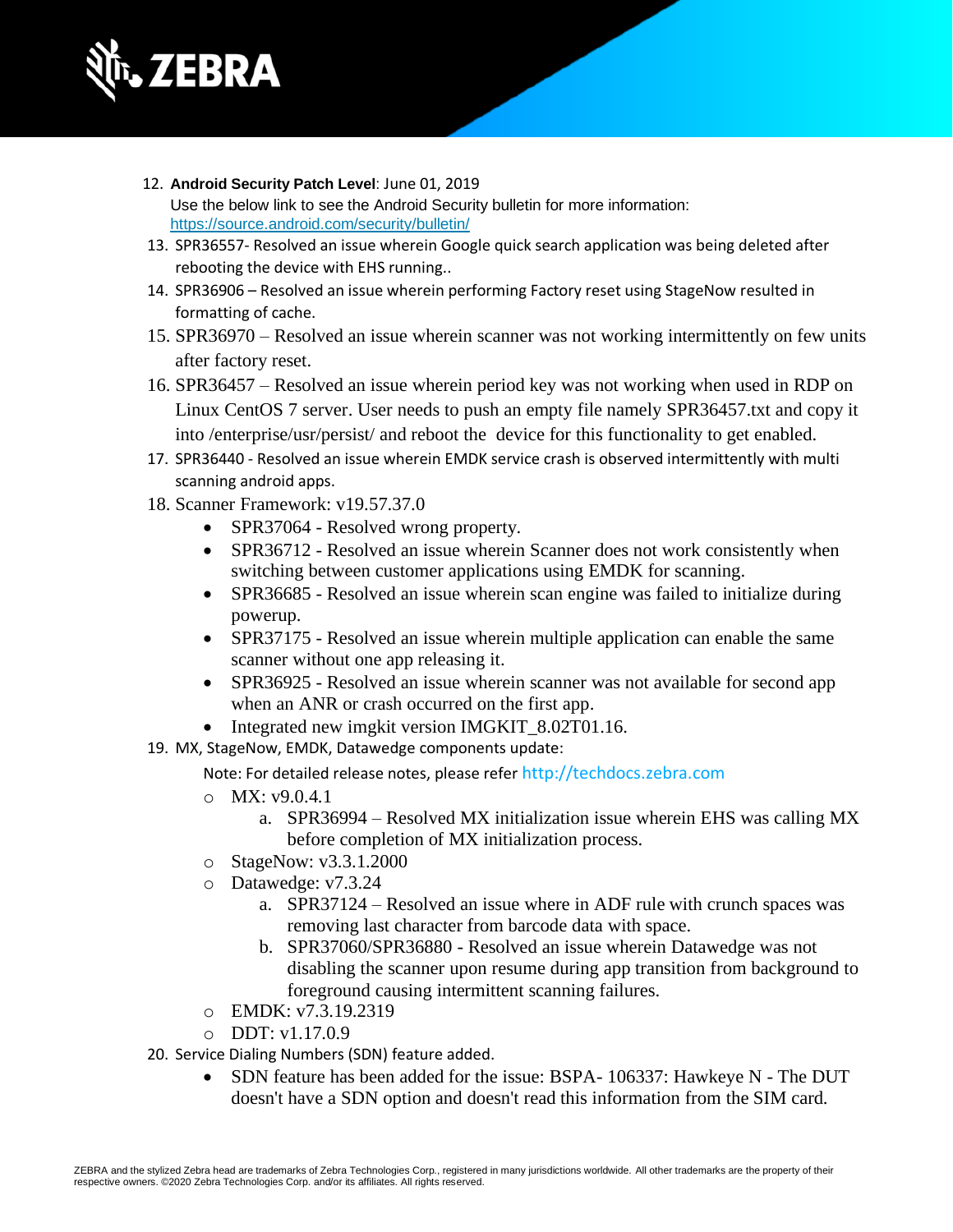

#### **3. CFE v12 Updates:**

- ❖ CFE-TC2X-N-XX-041430-G-00-12.zip (GMS)
	- 1. SPR36685 Resolved an issue wherein image distortion issue was observed while scanning a barcode using any application.

#### **4. CFE v11 Updates:**

- ❖ CFE-TC2X-N-XX-041430-G-00-11.zip (GMS)
	- 1. **Android Security Patch Level**: March 01, 2019 Use the below link to see the Android Security bulletin for more information: <https://source.android.com/security/bulletin/>
	- 2. SPR36233 Resolved an issue wherein scanner would stop working randomly.

#### **5. CFE v10 Updates:**

- ❖ CFE-TC2X-N-XX-041430-G-00-10.zip (GMS)
	- 1. **Android Security Patch Level**: February 01, 2019 Use the below link to see the Android Security bulletin for more information: <https://source.android.com/security/bulletin/>
	- **2.** SPR36220 Resolved an issue where Google Play Services disabled after bypassed GMS Setup Wizard.

#### **6. CFE v9 Updates:**

- ❖ CFE-TC2X-N-XX-041430-G-00-09.zip (GMS)
	- 1. **Android Security Patch Level**: January 01, 2019 Use the below link to see the Android Security bulletin for more information: <https://source.android.com/security/bulletin/>
	- 1. SPR36021 Resolved an issue wherein voice call quality was getting degraded when phone is slightly moved away from the mouth area.
	- 2. SPR35855/35695 Resolved an issue wherein datawedge is slow in scanning output data.
	- 3. Updated below mentioned components:
		- o Scanner Framework: Version 19.50.37.0
			- a. SPR35288 Fixed an issue wherein initialization of scanner was taking ~1sec.
			- b. SPR35054 Added support for reduced quite zone barcode decoding.
		- o WLAN/BT Firmware: Version CNSS-PR-4-0-552-166444-1/01050102
			- a. CVE-2018-5383 was corrected preventing unauthenticated BT pairing.
			- b. WiFi: FUSIONLITE\_QA\_1\_0.0.0.019\_N
			- c. SPR35609 Resolved an issue where WLAN operation is affected when BT was in use.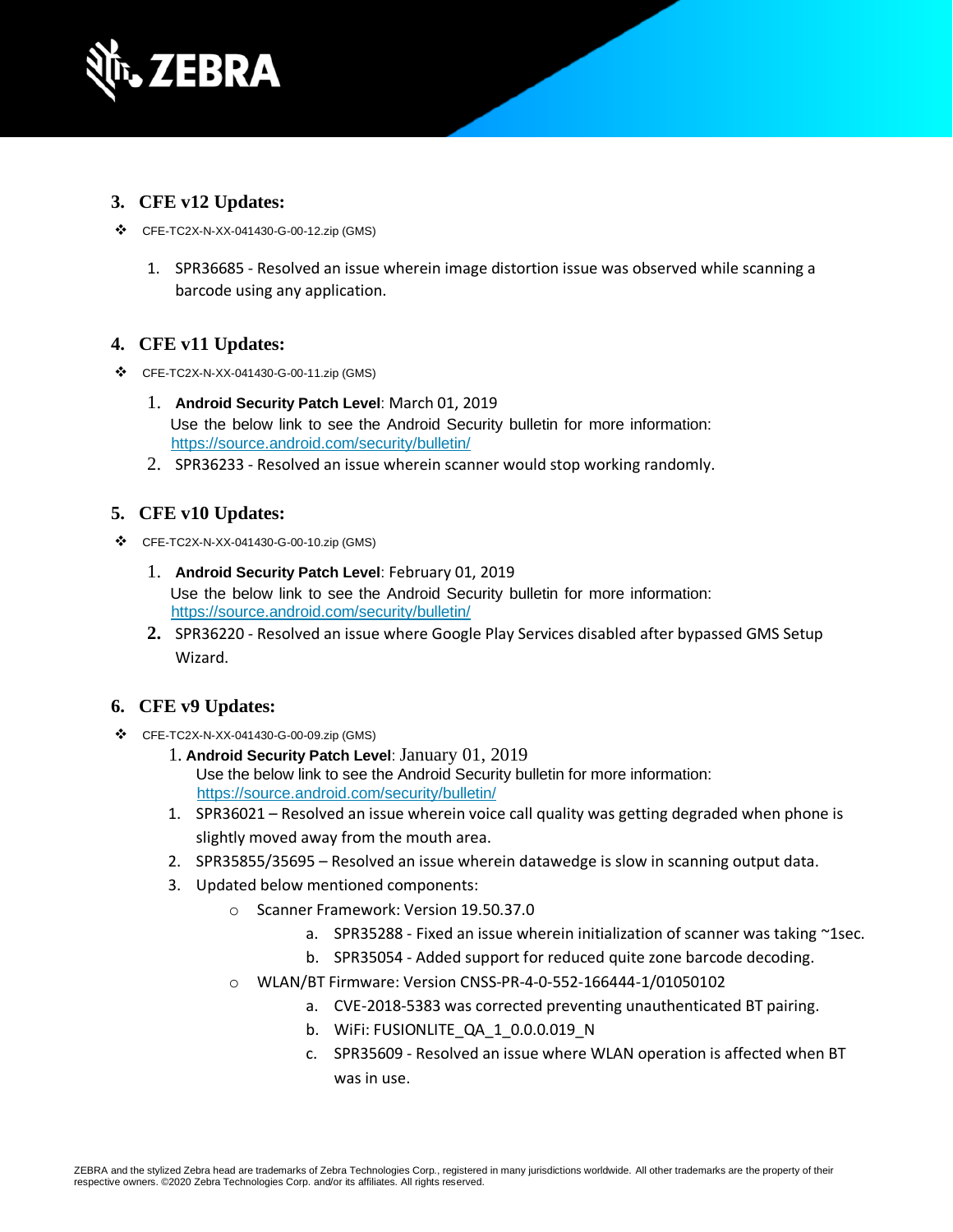

#### **7. CFE v8 Updates:**

- ❖ CFE-TC2X-N-XX-041430-G-00-08.zip (GMS)
	- 1. **Android Security Patch Level**: December 01, 2018 Use the below link to see the Android Security bulletin for more information: <https://source.android.com/security/bulletin/>
	- 2. SPR34310/35785 Resolved an issue wherein CANCEL READ API was not working when continuous Mode was enabled.

#### **8. CFE v7 Updates:**

- ❖ CFE-TC2X-N-XX-041430-G-00-07.zip (GMS)
	- **1. Android Security Patch Level**: November 01, 2018 Use the below link to see the Android Security bulletin for more information: <https://source.android.com/security/bulletin/>
	- **2.** MX, StageNow, EMDK, Datawedge component updates:
		- Note: For detailed release notes, please refer [http://techdocs.zebra.com](http://techdocs.zebra.com/)
		- o MX: Version 8.2.2.0
			- a. SPR35665 Resolved an issue wherein google keyboard settings are not persisting through a reboot when configured directly after factory reset.
			- b. SPR34771 Resolved a synchronization issue in Mx.
		- o StageNow Client: Version 3.1.1.1019
		- o EMDK: Version 7.0.0.2000
		- o Datawedge: Version 7.0.4
	- **3.** B2M client included in disabled mode.
	- **4.** SPR35581 Resolved an issue wherein soft Keyboard was not coming up upon explicitly invoking via API on hard keypad devices.

#### **9. CFE v6 Updates:**

- ❖ CFE-TC2X-N-XX-041430-G-00-06.zip (GMS)
	- 1. **Android Security Patch Level**: October 01, 2018 Use the below link to see the Android Security bulletin for more information: <https://source.android.com/security/bulletin/>
	- 2. SPR35440- Resolved an issue where device did not show private APN when it was created using StageNow.

#### **10. CFE v5 Updates:**

- ❖ CFE-TC2X-N-XX-041430-G-00-05.zip (GMS)
	- 1. **Android Security Patch Level**: September 01, 2018 Use the below link to see the Android Security bulletin for more information: <https://source.android.com/security/bulletin/>
	- **2. Updated below mentioned components:**
		- o File Browser: Version 1.19.1.5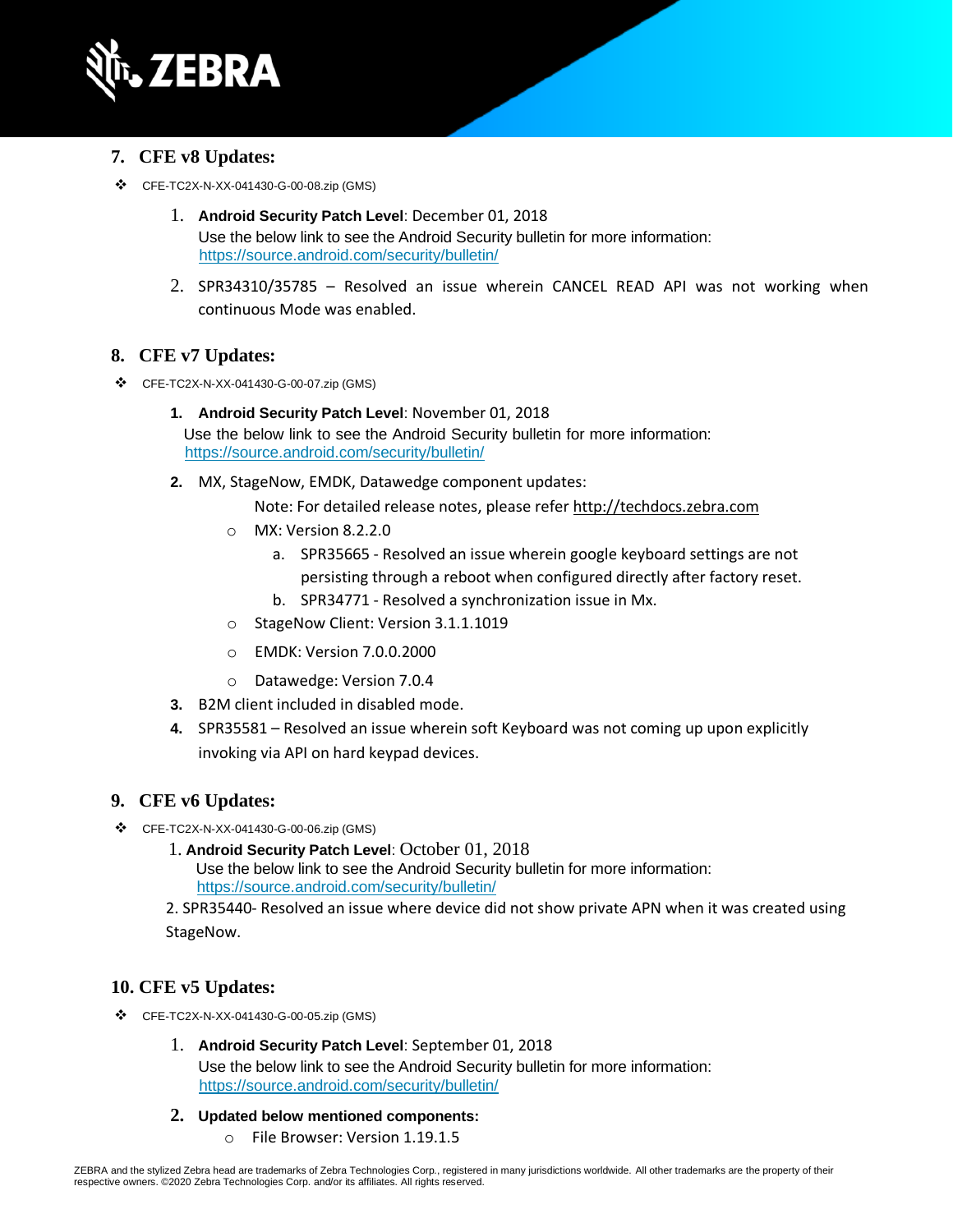

- o Diagnostic Tool: Version 1.16.0.1
- o OEMConfig: Version 8.1.0.9
- o WiFi FUSIONLITE\_QA\_1\_0.0.0.018\_N
- o DataAnalytics Version 3.3.0.1113
- 3. MX, StageNow, EMDK, Datawedge component updates:
	- Note: For detailed release notes, please refe[r http://techdocs.zebra.com](http://techdocs.zebra.com/)
	- o MX: Version 8.1.0.10
		- a. SPR34716 Resolved an issue wherein the MX was getting killed by Backup manager and didn't restart properly.
		- b. SPR33323 Added new feature to enable/disable physical keyboard via StageNow.
	- o StageNow Client: Version 3.1.1.1018
	- o EMDK: Version 6.10.12.1312
	- o Datawedge: Version 6.9.49
		- c. SPR34429 Resolved an issue wherein DataWedge failed to load "default Profile0".
		- d. SPR34614 Resolved an issue in DataWedge wherein scanner could not be enabled due to quick enabling and disabling of scanner through Intents.
		- e. SPR34972 Implemented new parameters in scanner\_input\_plugin API so that the API takes considerable less time to suspend/reenable of the scanner.
- 4. Included Zebra Software License Manager v3.1.1.
- 5. SPR33207- Resolved an issue wherein the Device Diagnostic tool had an issue with reading the Battery Cycles in the application for PP+ batteries.
- 6. SPR35252- Resolved an issue wherein the device reboots when DO mode is enabled and user tries to turn data saver on.
- 7. SPR35568 Resolved an issue wherein device does not show preview information in Messaging App when language toggles from right-to-left.
- 8. Data Analytics changes:
	- o DataAnalytics has been renamed to Zebra Data Service.
	- o DAInBuiltDCA has been renamed to Zebra Data Service Plugin.
	- o SettingsEULA has been renamed to Zebra Data Services.
	- $\circ$  In this release, the ZDS-EULA pop up during configuring the device, can be automatically skipped if the device is configured for Device Owner mode or when SUWBypass is used.
	- o DO mode configuration mechanism includes NFC bump, QR code, AFW# and Zero touch.
	- o SUW Setup Wizard Bypass can set with PowerMgr CSP.
	- o On Automatic skipping of Zebra EULA, Zebra's default settings and data collection rules will be configured on the device.
- 9. Disabled the Qualcomm Location from GMS build for both TC20 and TC25.

#### **11. CFE v4 Updates:**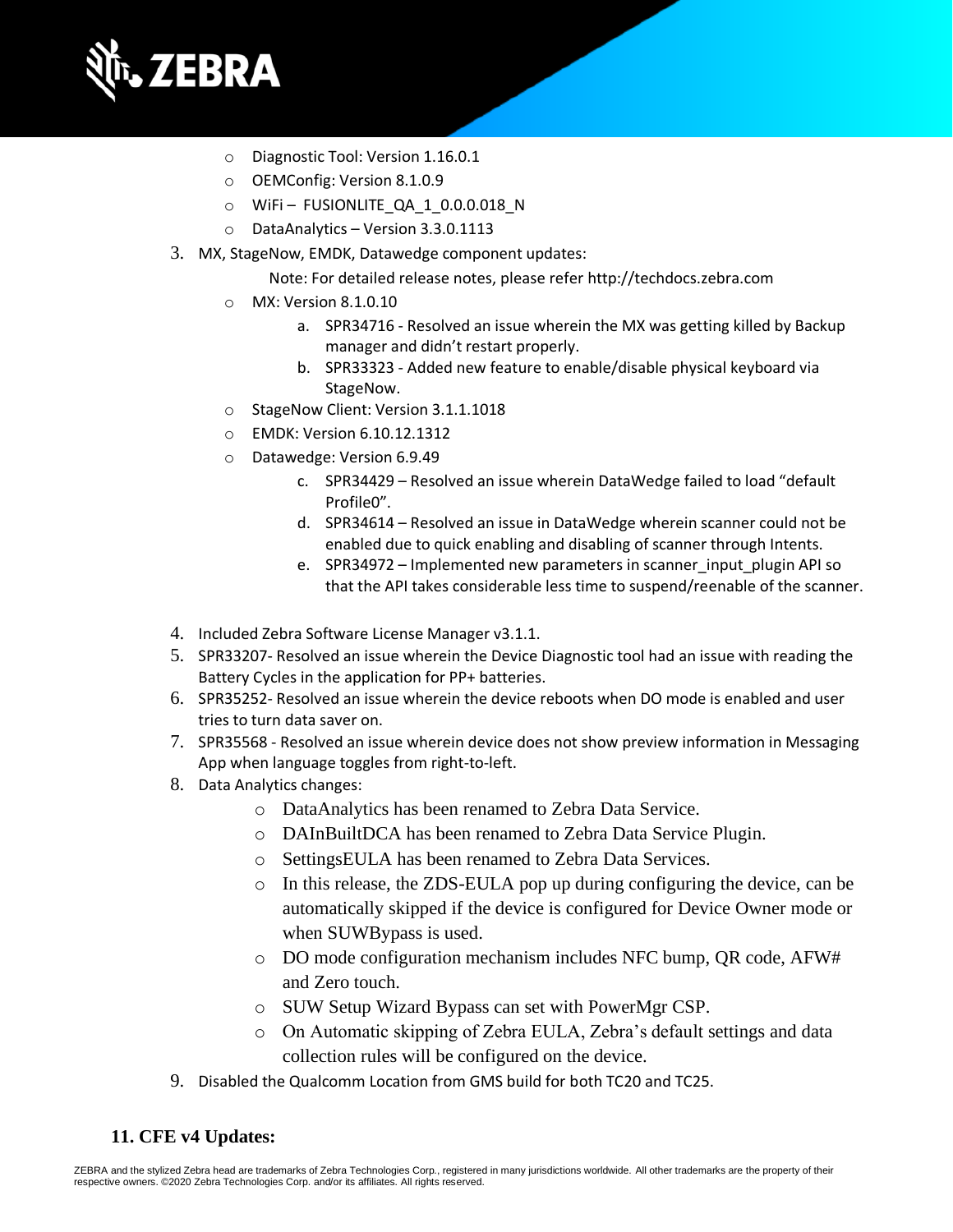

- ❖ CFE-TC2X-N-XX-041430-G-00-04.zip (GMS)
	- 1. **Android Security Patch Level**: August 01, 2018 Use the below link to see the Android Security bulletin for more information: <https://source.android.com/security/bulletin/>
	- 2. Updated below mentioned components:
		- $\circ$  MXMF Version 8.0.1.2
		- o DataWedge Version 6.8.54
		- o EMDK Version 6.9.16.1216
		- o StagingClient Version 3.0.1.1038
		- o File Browser -- Version 1.19.1.5
		- o DDT -- Version 1.15.0.14
		- o OEM Config Version 8.0.0.4
		- o Data Analytics -- Version 3.3.0.1113
		- o Wifi -- Version FUSIONLITE\_QA\_1\_0.0.0.017\_N
	- 3. SPR35005 Resolved an issue wherein the Proximity being Suspended.
	- 4. Added cellular WAN changes to support some Latin American (LATAM) carriers certification. TC25 now supports following Latin America Carriers
		- AT&T Mexico
		- Telcel Mexico
		- Telefonica Columbia
	- 5. Changes for Telenor Denmark carrier certification:
		- SPR34858 Corrected SIM PIN Retry Count
		- Danish language translations

#### **12. CFE v3 Updates:**

- ❖ CFE-TC2X-N-XX-041430-G-00-03.zip (GMS)
	- 1. **Android Security Patch Level**: July 01, 2018

Use the below link to see the Android Security bulletin for more information: <https://source.android.com/security/bulletin/>

- 2. Updated below mentioned components:
	- a. MXMF Version 8.0.1.2
	- b. DataWedge Version 6.8.54
	- c. EMDK Version 6.9.16.1216
	- d. StagingClient Version 3.0.1.1038
	- e. File Browser --1.19.1.5
	- f. DDT -- 1.15.0.14
- 3. SPR34716 Resolved an issue wherein the MX was getting killed by Backup manager and didn't restart properly.
- 4. SPR34145 Resolved an issue wherein indexing of the WEP key was not handled correctly.
- 5. SPR34429 Resolved an issue wherein failed to emit scan beam if the application was launched during device suspend.

#### **13. CFE v2 Updates:**

❖ CFE-TC2X-N-XX-041430-G-00-02.zip (GMS)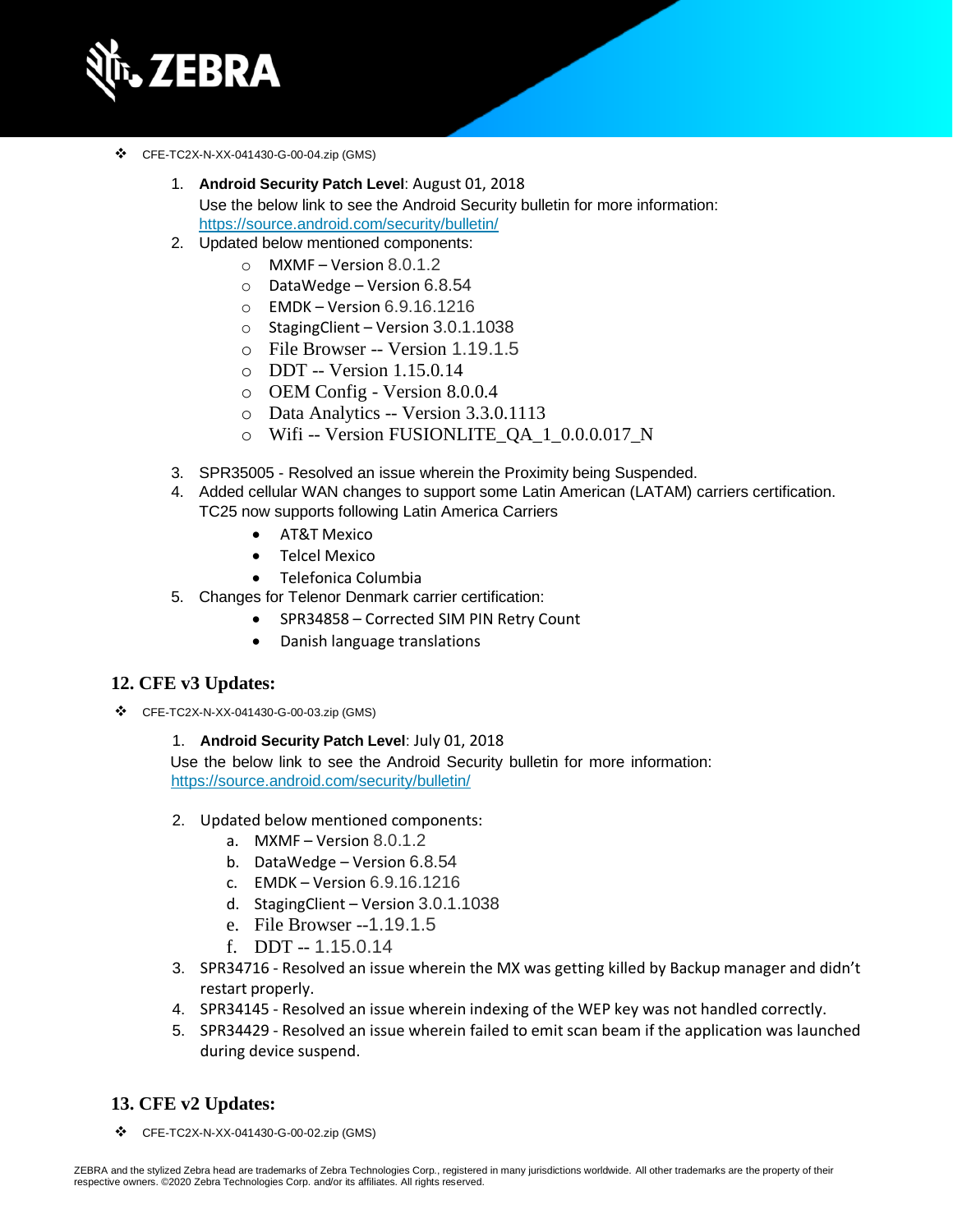

1. **Android Security Patch Level**: June 01, 2018

Use the below link to see the Android Security bulletin for more information: <https://source.android.com/security/bulletin/>

- 1. Updated below mentioned components:
	- a. MXMF Version 8.0.0.10
	- b. DataWedge Version 6.8.50
	- c. EMDK Version 6.9.16.1216
	- d. StagingClient Version 3.0.1.1037
	- e. File Browser --1.19.1.5
	- f. DDT  $-1.15.0.14$
- 2. SPR33671 Resolved an issue wherein user was unable to create WIFI profile with username as backslash followed by number
- 3. SPR34267 Resolved an issue wherein the device was failed to enable USB debugging when a barcode was scanned.
- 4. SPR33862 Resolved an issue wherein the Screen Time off settings using Display manager CSP was not working.
- 5. SPR34145 Resolved an issue wherein indexing of the WEP key was not handled correctly.
- 6. SPR33973 Resolved an issue wherein erroneously loading default profile by providing feature to ignore disabled profiles in DataWedge
- 7. SPR33848 Added support to included category field in intent profile in StageNow.
- 8. SPR34189 Resolved an issue wherein low ram and oom limit adjustments to provide more free memory.
- 9. SPR33639 Resolved an issue wherein the customer app install and launch during device sleep state and device stop emitting scan beam after awake from suspend.
- 10. SPR33876 Resolved an issue wherein Display Timeout was unable set via StageNow
- 11. SPR33607 Resolved an issue where few fresh devices were unable to stage after unbox the device.
- 12. SPR33538 Resolved an issue wherein the Scanner beam stuck off and No LED beam while pressing scanner button.
- 13. SPR33977 Resolved an issue wherein Time Zone setting through StageNow profile was not working.
- 14. SPR33981 Resolved an issue Czech Republic Regulatory Country could not be set using Wifi config profile.
- 15. SPR33799 Resolved an issue wherein DataWedge was sending char 10 instead of char 13.
- 16. SPR31491- Resolved an issue wherein device not able to stage devices from manufacturing with StageNow.

### **Device Compatibility**

This software release has been approved for Android TC20 Nougat GMS models mentioned below. **Device Operating System**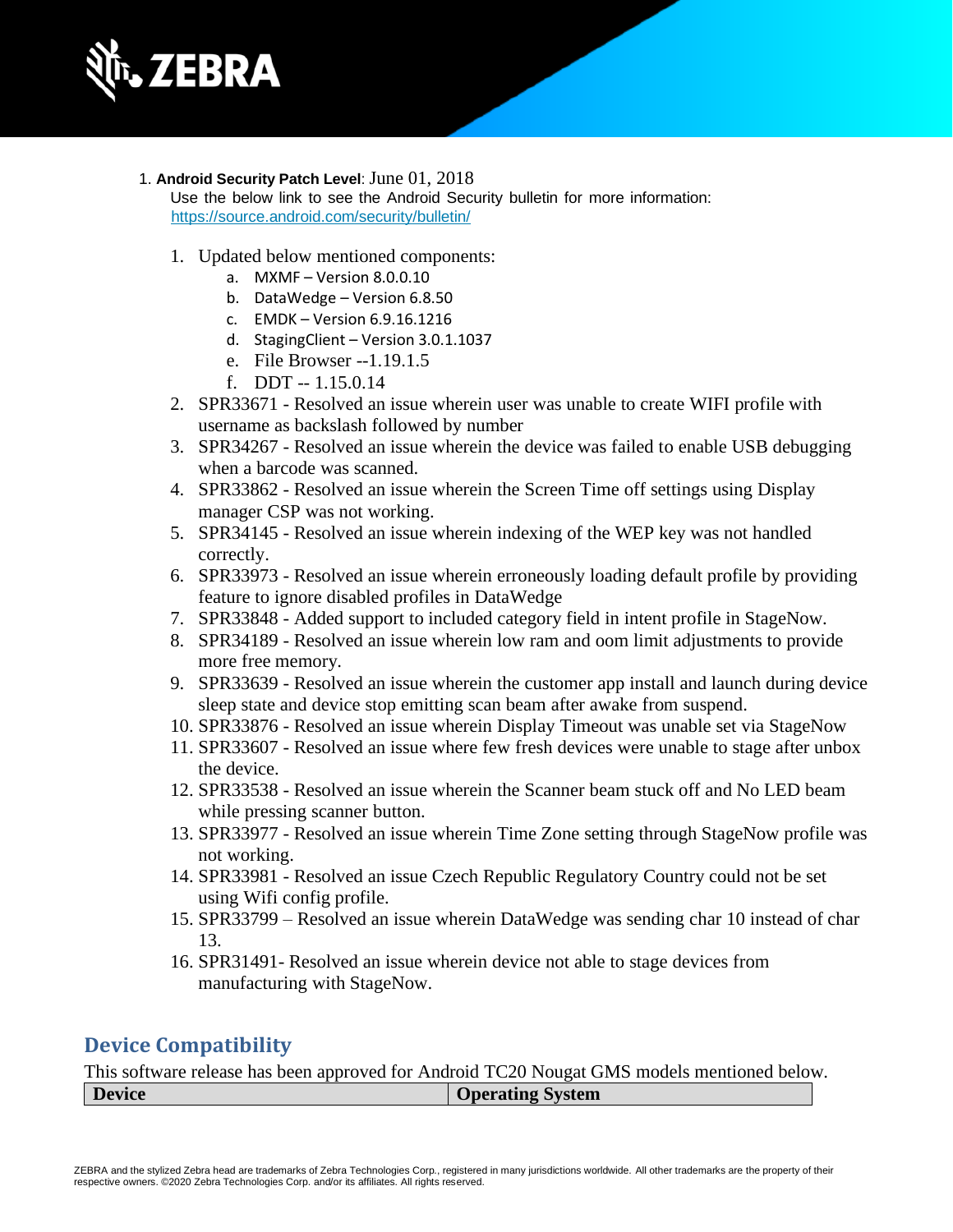

| TC200J-10C112A6        | Android N GMS ROW - EMEA, LATAM,     |
|------------------------|--------------------------------------|
|                        | APAC & Canada                        |
| TC200J-10C112US        | Android N GMS US Only                |
| <b>TC200J-10A111US</b> | Android N GMS US Only                |
| TC200J-10A111A6        | Android N GMS ROW - EMEA, LATAM,     |
|                        | APAC & Canada                        |
| TC200J-10C213A6        | Android N GMS ROW - EMEA, LATAM,     |
|                        | APAC & Canada (Premium SKU)          |
| TC200J-10C213US        | Android N GMS US Only (Premium SKU)  |
| <b>TC200J-10A111TN</b> | Android N GMS TUNISIA Only           |
| TC200J-10C112TN        | Android N GMS TUNISIA Only           |
| TC200J-10C213IA        | Android N GMS INDIA (Premium SKU)    |
| TC200J-10C112IA        | Android N GMS INDIA                  |
| TC200J-10A111IA        | Android N GMS INDIA                  |
| TC200J-1KC111A6        | Android N GMS ROW EMEA, LATAM,       |
|                        | APAC & Canada (Keyboard SKU)         |
| TC200J-1KC111IA        | Android N GMS INDIA (Keyboard SKU)   |
| TC200J-1KC111TN        | Android N GMS TUNISIA (Keyboard SKU) |
| <b>TC200J-1KC111US</b> | Android N GMS US (Keyboard SKU)      |

This software is also approved for Android TC25 Nougat GMS models mentioned below

| <b>Device</b>          | <b>Operating System</b>          |
|------------------------|----------------------------------|
| TC25AJ-10C102A6        | Android N GMS ROW - EMEA         |
| TC25AJ-10B101A6        | Android N GMS ROW - EMEA         |
| TC25BJ-10C102A6        | Android N GMS ROW - EMEA & APAC  |
| TC25BJ-10B101A6        | Android N GMS ROW - EMEA & APAC  |
| TC25BJ-10C102IA        | Android N GMS ROW - INDIA        |
| TC25BJ-10B101IA        | Android N GMS ROW - INDIA        |
| TC25BJ-10C102BR        | Android N GMS ROW - BRAZIL       |
| TC25BJ-10B101BR        | Android N GMS ROW - BRAZIL       |
| TC25BJ-10C102TN        | Android N GMS ROW - TUNISIA      |
| TC25BJ-10B101TN        | Android N GMS ROW - TUNISIA      |
| TC25BJ-10C102JP        | Android N GMS ROW - JAPAN        |
| TC25BJ-10B101JP        | Android N GMS ROW - JAPAN        |
| TC25AJ-10C102US        | Android N GMS NORTH AMERICA - US |
| <b>TC25AJ-10B101US</b> | Android N GMS NORTH AMERICA - US |
| TC25BJ-10B101ID        | Android N GMS ROW - INDONESIA    |
| TC25BJ-10C102ID        | Android N GMS ROW - INDONESIA    |

# **Installation Requirements**

### **HW Requirements**

- Windows PC running Windows 7/10 32/64 bits
- USB Type C Cable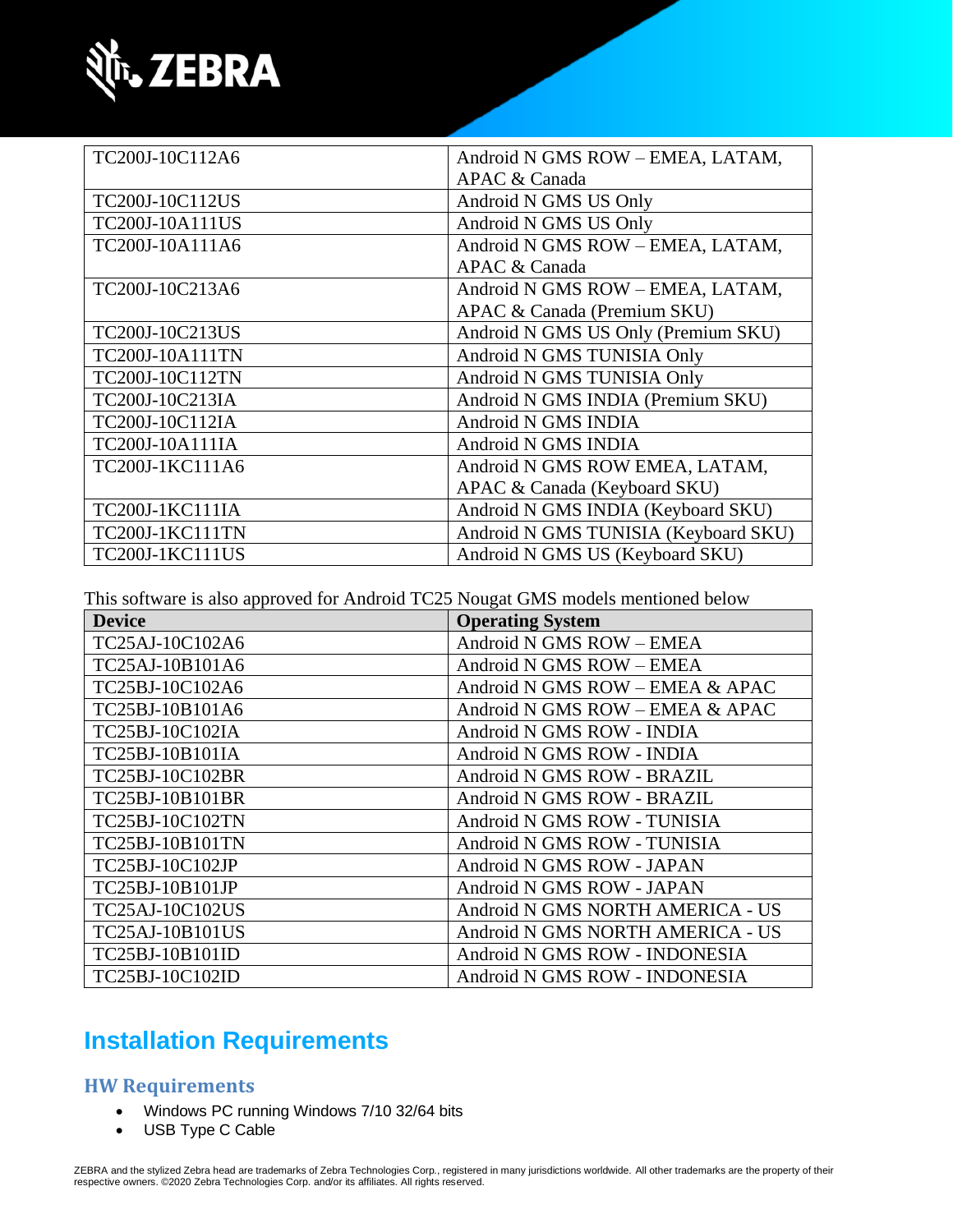

• Micro SD Card with at least 2GB capacity (optional)

### **SW Requirements**

Please make sure following components are installed on your computer before commencing OS installation.

- Zebra Android USB Driver V2.2 or higher
- Android Debug Bridge version 1.0.39 or higher
- TC20/TC25 GMS Android OS Release Images

#### **Image Compatibility**

To use this Update, the terminal must have the BSP 04-14-30-0-NG-00-M1 installed as the baseline OS.

### **Installation Instructions**

### **Using the "adb sideload" method**

#### **Assumptions**

- 1. ADB installed on PC
- 2. TC20/TC25 has Developer options enabled
- 3. USB debugging ON

#### **Procedure**

- 1. Plug the TC20/TC25 into the USB & Charging Cable and then the Cable to the PC. If you have a Cradle with USB connectivity, connect it now.
- 2. You may need to pull down notification bar, and tap on the notification which says, "USB charging this device", and change it to "Transfer files".
- 3. Open Command Prompt on PC, run "adb devices" and check to see if you can see the device's serial number… If yes, proceed… if not you will need to get the PC set up with the proper drivers or install an External SD Card.
- 4. You may also get a pop up on your PC (Win 7) that you will be connected as a Portable Media Player… this can be ignored.
- 5. Entering Recovery Mode
	- a. Choice 1: In Command Prompt, type "adb reboot recovery" and click enter.
	- b. Choice 2:
		- i. Reboot and hold PTT key
- ii. When Zebra Technologies logo appears on the screen Release the PTT Key
- 6. Your TC20/TC25 will reboot and take you to Android Recovery screen.
- 7. To select Sideload Method
	- a. Use the Volume + and to highlight, "Apply update from ADB" and press the Power Key to select it
- 8. With your Command Prompt, open, type "adb sideload" and add a space and then drag and drop the zip file which you want to apply to the device and press enter.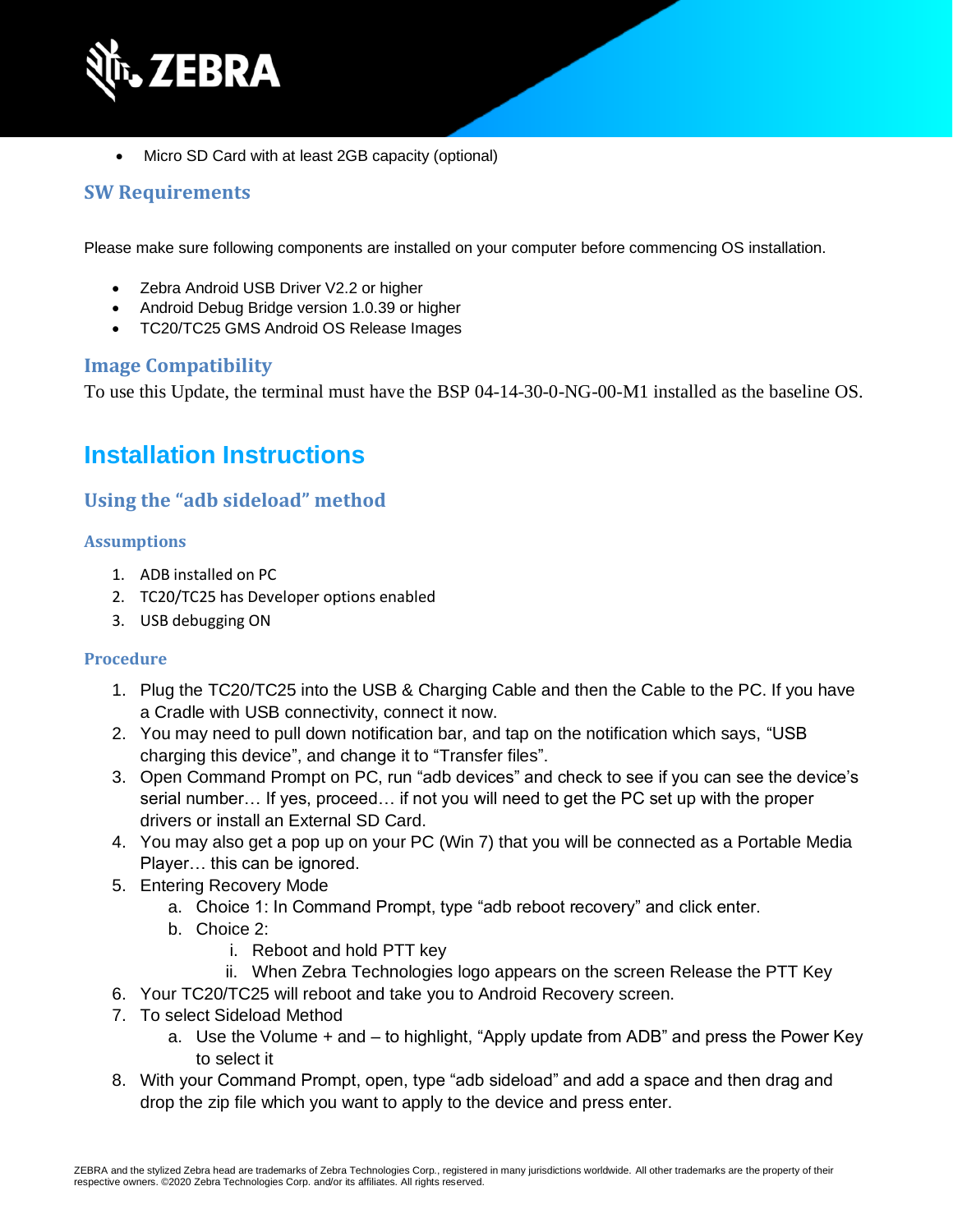

- a. When the file download starts, the command window will show progress with a percentage completed.
- b. Device display will show a series of messages indicating it is downloading, verifying and installing the image on to the device.
- 9. After successful update, the device will auto reboot and you see Zebra on top and POWERED BY android at the bottom and after about 10 second will transition to the TC20/TC25 Touch Computer splash screen with 5 dancing white dots at bottom… it will stay at this screen for up to 4 minutes and then present the "Welcome Screen".
- 10. To make sure the OS Patch Update took place, once the initial setup is complete;
	- a. Go to "Settings" and scroll down to "About phone" and look at the "Build number". It should state "04-14-30.00-NG-U14-STD" and the Patch Version should indicate as "13".
- 11. Now you are all set to use your TC20/TC25.

### **Using External SD Card**

- 1. Plug the TC20/TC25 into the USB & Charging Cable and then the Cable to the PC. If you have a Cradle with USB connectivity, connect it now.
- 2. You may need to pull down notification bar, and tap on the notification which says, "USB charging this device", and then change it to "Transfer files".
- 3. You may also get a pop up on your PC (Win 7) that you will be connected as a Portable Media Player… this can be ignored.
- 4. Copy the required files to the SD Card. This can be done in two ways
	- a. Copy the files to the Micro SD card with the help of a SD Adapter which gets inserted to the SD slot of your PC/Laptop/SD Writer.
	- b. Directly transfer files to the Micro SD card which is inserted in to the back of the device. Please refer to the user guide on how to open the back door and inserting the SD card to the device.
- 5. Entering Recovery Mode
	- a. Choice 1: In Command Prompt, type "adb reboot recovery" and click enter.
	- b. Choice 2:
		- i. Reboot and hold PTT key
		- ii. When Zebra Technologies logo appears on the screen Release the PTT Key
- 6. Your TC20/TC25 will reboot and take you to Android Recovery screen.
- 7. Applying update via External SD card
	- a. Use the Volume + and to highlight select option to "Apply update from SD card" and press the Power Key to select it
	- b. Use the Volume + and to highlight package to be installed (downloaded Zip file) and press the Power Key to select it.
- 8. After successful update, the device will auto reboot and you see Zebra on top and POWERED BY android at the bottom and after about 10 second will transition to the TC20/TC25 Touch Computer splash screen with 5 dancing white dots at bottom… it will stay at this screen for up to 4 minutes and then present the "Welcome Screen".
- 9. To make sure the OS Update took place, once the initial setup is complete;
	- a. Go to "Settings" and scroll down to "About phone" and look at the "Build number". It should state "04-14-30.00-NG-U14-STD" and the Patch Version should indicate as "13".
- 10. Now you are all set to use your TC20/TC25.